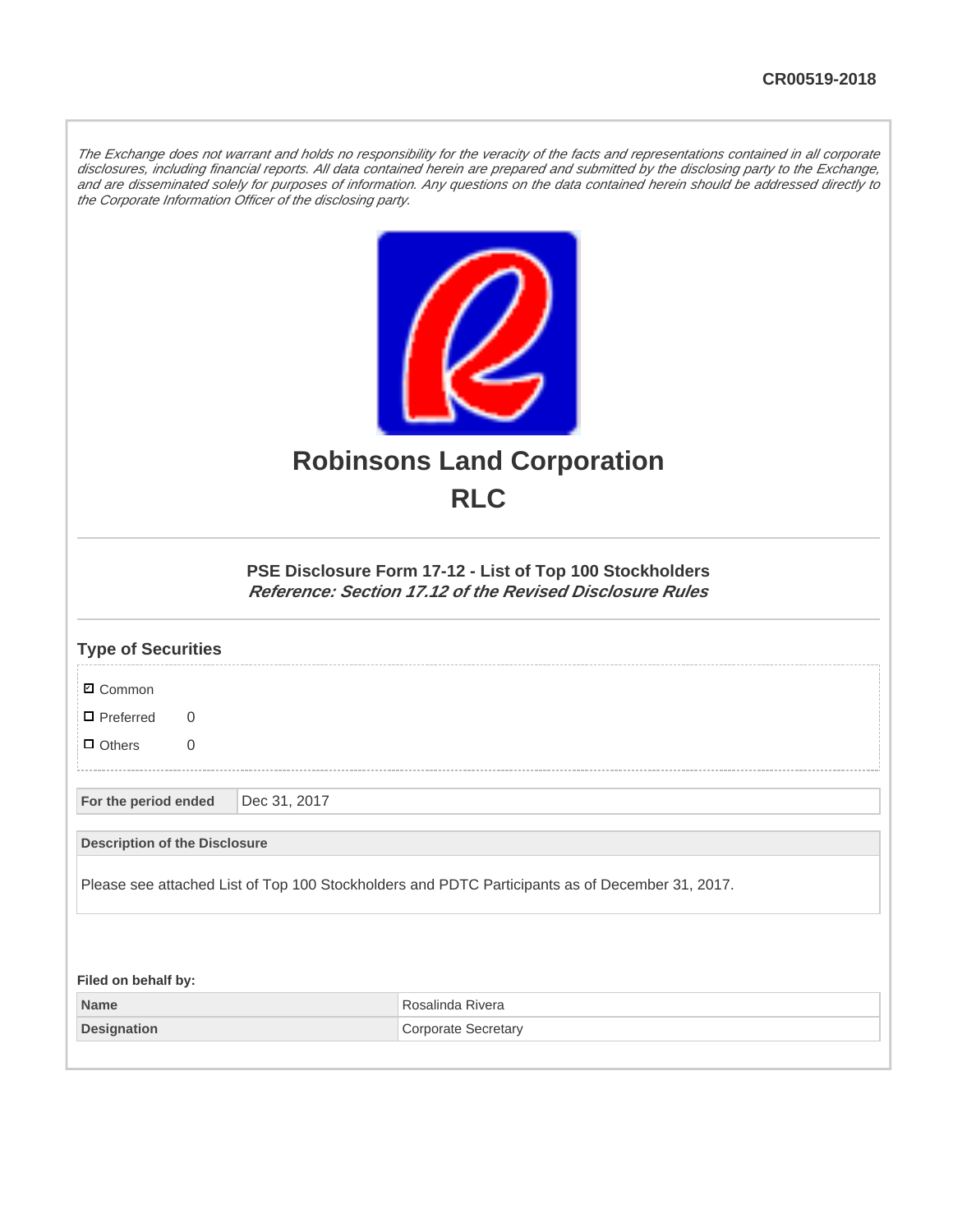| List of Top 100 Stockholders of Robinsons Land Corporation |  |  |  |
|------------------------------------------------------------|--|--|--|
|------------------------------------------------------------|--|--|--|

|                | <b>ISSUER</b> | TOP# | <b>CUTOFF DATE</b> | STOCKHOLDERS# NATIONALITY |           | <b>SHARES</b> | <b>STOCKHOLDERS NAME</b>                     |
|----------------|---------------|------|--------------------|---------------------------|-----------|---------------|----------------------------------------------|
| 1              | <b>RLC</b>    | 100  | 12/31/2017         | 0000231259                | <b>PH</b> | 2,496,114,787 | J. G. SUMMIT HOLDINGS. INC.                  |
| $\overline{2}$ | <b>RLC</b>    | 100  | 12/31/2017         | 0000231628                | OA        | 1.069.563.519 | PCD NOMINEE CORPORATION                      |
| 3              | <b>RLC</b>    | 100  | 12/31/2017         | 0000231627                | PH        | 494,203,490   | PCD NOMINEE CORPORATION                      |
|                | <b>RLC</b>    | 100  | 12/31/2017         | 0000231065                | PH        | 8,737,200     | ELIZABETH YU                                 |
| 5              | <b>RLC</b>    | 100  | 12/31/2017         | 0000231296                | PH        | 8,124,721     | JOHN GOKONGWEI JR.                           |
| 6              | <b>RLC</b>    | 100  | 12/31/2017         | 0000230936                | PH        | 2,203,200     | CEBU LIBERTY LUMBER                          |
| $\overline{7}$ | <b>RLC</b>    | 100  | 12/31/2017         | 0000231271                | PH        | 1,685,994     | JAMES L. GO                                  |
| 8              | <b>RLC</b>    | 100  | 12/31/2017         | 0000231070                | PH        | 988,000       | ELIZABETH Y. GOKONGWEI AND/OR JOHN GOKONGWEI |
| 9              | <b>RLC</b>    | 100  | 12/31/2017         | 0000231660                | PH        | 904,200       | <b>QUALITY INVESTMENTS &amp; SEC. CORP.</b>  |
| 10             | <b>RLC</b>    | 100  | 12/31/2017         | 0000231179                | PH        | 700,001       | FREDERICK DY GO                              |
|                | <b>RLC</b>    | 100  |                    |                           | PH        |               |                                              |
| 11             |               |      | 12/31/2017         | 0000230787                |           | 532,800       | ALBERTO MENDOZA AND/OR JEANIE MENDOZA        |
| 12             | <b>RLC</b>    | 100  | 12/31/2017         | 0000231071                | PH        | 499,500       | ELIZABETH YU GOKONGWEI                       |
| 13             | <b>RLC</b>    | 100  | 12/31/2017         | 0000231725                | <b>PH</b> | 360,000       | ROBINA YU GOKONGWEI                          |
| 14             | <b>RLC</b>    | 100  | 12/31/2017         | 0000231761                | PH        | 324,000       | SAMUEL C. UY                                 |
| 15             | <b>RLC</b>    | 100  | 12/31/2017         | 0000231298                | PH        | 300,000       | JOHN L. GOKONGWEI JR.                        |
| 16             | <b>RLC</b>    | 100  | 12/31/2017         | 0000231601                | PH        | 204,996       | ONG TIONG                                    |
| 17             | <b>RLC</b>    | 100  | 12/31/2017         | 0000231400                | PH        | 180.000       | LISA YU GOKONGWEI                            |
| 18             | <b>RLC</b>    | 100  | 12/31/2017         | 0000231131                | PH        | 156,240       | FEBTC #103-00507                             |
| 19             | <b>RLC</b>    | 100  | 12/31/2017         | 0000231168                | PH        | 150,000       | FRANCISCO L. BENEDICTO                       |
| 20             | <b>RLC</b>    | 100  | 12/31/2017         | 0000230958                | PH        | 150,000       | CHING TIONG KENG AND/OR CYNTHIA D. CHING     |
| 21             | <b>RLC</b>    | 100  | 12/31/2017         | 0000230865                | PH        | 144,000       | ARTHUR C. UY                                 |
| 22             | <b>RLC</b>    | 100  | 12/31/2017         | 0000230932                | PH        | 140,000       | CATALINO MACARAIG JR. AND/OR ARACELI MACARAI |
| 23             | <b>RLC</b>    | 100  | 12/31/2017         | 0000231303                | <b>PH</b> | 136,800       | <b>JOLLY TING</b>                            |
| 24             | <b>RLC</b>    | 100  | 12/31/2017         | 0000230957                | PH        | 133,200       | CHING TIONG KENG                             |
| 25             | <b>RLC</b>    | 100  | 12/31/2017         | 0000230849                | PH        | 126,599       | ANTONIO S. TANJANGCO                         |
| 26             | <b>RLC</b>    | 100  | 12/31/2017         | 0000231051                | PH        | 120.000       | EDWIN B. LIM                                 |
| 27             | <b>RLC</b>    | 100  | 12/31/2017         | 0000231142                | <b>PH</b> | 120,000       | FERDINAND CO AND/OR CHRISTOPHER CO           |
| 28             | <b>RLC</b>    | 100  | 12/31/2017         | 0000231837                | PH        | 106,600       | <b>VICKY L. CHAN</b>                         |
| 29             | <b>RLC</b>    | 100  | 12/31/2017         | 0000231180                | PH        | 102,600       | G & L SECURITIES CO. INC.                    |
| 30             | <b>RLC</b>    | 100  | 12/31/2017         | 0000231165                | <b>PH</b> | 100,000       | FRANCISCO ASALDO UY                          |
| 31             | <b>RLC</b>    | 100  | 12/31/2017         | 0000231280                | PH        | 100,000       | JENNIFER C. LIM AND/OR JEFFREY C. LIM        |
| 32             | <b>RLC</b>    | 100  | 12/31/2017         | 0000230987                | PH        | 96,000        | CRISTINO L. PANLILIO                         |
| 33             | <b>RLC</b>    | 100  | 12/31/2017         | 0000231680                | PH        | 90,285        | RAMON L. CHIU                                |
| 34             | <b>RLC</b>    | 100  | 12/31/2017         | 0000231662                | PH        | 82.000        | R. COYIUTO SECURITIES, INC.                  |
| 35             | <b>RLC</b>    | 100  | 12/31/2017         | 0000231811                | PH        | 78,000        | TERESITA T. QUAZON                           |
| 36             | <b>RLC</b>    | 100  | 12/31/2017         | 0000231370                | PH        | 73.200        | KHOON POI                                    |
| 37             | <b>RLC</b>    | 100  | 12/31/2017         | 0000230815                | PH        | 72,228        | ANANDRAM DARGANI                             |
| 38             | <b>RLC</b>    | 100  | 12/31/2017         | 0000231392                | <b>PH</b> | 72,000        | LILY ANN LIM TAN                             |
| 39             | <b>RLC</b>    | 100  | 12/31/2017         | 0000231067                | US        | 72,000        | ELIZABETH LIM TAN                            |
| 40             | <b>RLC</b>    | 100  | 12/31/2017         | 0000231184                | PH        | 72,000        | <b>GENEVIEVE LIM TAN</b>                     |
| 41             | <b>RLC</b>    | 100  | 12/31/2017         | 0000231004                | PH        | 72,000        | DAPHNE AILEEN TAN CHUA                       |
| 42             | <b>RLC</b>    | 100  | 12/31/2017         | 0000231794                | PH        | 72,000        | <b>SUSANA TAN LEE</b>                        |
| 43             | <b>RLC</b>    | 100  | 12/31/2017         | 0000231354                | PH        | 68,617        | <b>JUANITO CUASON</b>                        |
| 44             | <b>RLC</b>    | 100  | 12/31/2017         | 0000231539                | PH        | 65,000        | MICHAEL CHAN                                 |
| 45             | <b>RLC</b>    | 100  | 12/31/2017         | 0000231214                | <b>JP</b> | 60,000        | HAMAHATA TAKERO                              |
| 46             | <b>RLC</b>    | 100  | 12/31/2017         | 0000230799                | PH        | 54,000        | ALFREDO Y. NGOCHUA                           |
| 47             | <b>RLC</b>    | 100  | 12/31/2017         | 0000231838                | PH        | 50,000        | VICTOR GAN SY                                |
| 48             | <b>RLC</b>    | 100  | 12/31/2017         | 0000231012                | <b>PH</b> | 50,000        | DEE KWAN YAN AND/OR CHRISTINA DEE            |
| 49             | <b>RLC</b>    | 100  | 12/31/2017         | 0000231364                | PH        | 50,000        | <b>KAREN CHOA</b>                            |
| 50             | <b>RLC</b>    | 100  | 12/31/2017         | 0000231759                | PH        | 49,200        | <b>SABAS SUAREZ</b>                          |
| 51             | <b>RLC</b>    | 100  | 12/31/2017         | 0000231397                | PH        | 48,600        | LINDA ROSE NG KAWSEK                         |
| 52             | <b>RLC</b>    | 100  | 12/31/2017         | 0000231728                | <b>PH</b> | 48,000        | RODERICK M. GRACIA                           |
| 53             | <b>RLC</b>    | 100  | 12/31/2017         | 0000230794                | PH        | 48,000        | ALEXANDER C. UY                              |
| 54             | <b>RLC</b>    | 100  | 12/31/2017         | 0000231273                | PH        | 48,000        | JANET CO LEY                                 |
| 55             | <b>RLC</b>    | 100  | 12/31/2017         | 0000231791                | <b>PH</b> | 48,000        | SUSAN YAO                                    |
| 56             | <b>RLC</b>    | 100  | 12/31/2017         | 0000231372                | <b>PH</b> | 48,000        | L. M. GARCIA & ASSOCIATES INC.               |
| 57             | <b>RLC</b>    | 100  | 12/31/2017         | 0000231621                | PH        | 48,000        | PATRICK NGOCHUA                              |
| 58             | <b>RLC</b>    | 100  | 12/31/2017         | 0000231107                | PH        | 48,000        | ESTRELLA GO CO AND/OR FERDINAND CO           |
|                | 59 RLC        | 100  | 12/31/2017         | 0000231466                | PH        | 47.400        | MANUEL B. ZAMORA JR.                         |
| 60             | <b>RLC</b>    | 100  | 12/31/2017         | 0000230885                | PH        | 46.400        | BEBE YU GO                                   |
| 61             | <b>RLC</b>    | 100  | 12/31/2017         | 0000231069                | PH        | 42,000        | ELIZABETH M. ZARATE                          |
| 62             | <b>RLC</b>    | 100  | 12/31/2017         | 0000231808                | PH        | 40,500        | TERESITA C. DELGADO-VILLONCO                 |
| 63             | <b>RLC</b>    | 100  | 12/31/2017         | 0000231064                | PH        | 40,000        | ELIZABETH GOKONGWEI                          |
| 64             | <b>RLC</b>    | 100  | 12/31/2017         | 0000231798                | UK        | 40,000        | SYLVESTER S.K. HUNG                          |
| 65             | <b>RLC</b>    | 100  | 12/31/2017         | 0000231615                | PH        | 40,000        | PAN-ASIA SECURITIES CORP.                    |
| 66             | <b>RLC</b>    | 100  | 12/31/2017         | 0000230768                | PH        | 38,500        | A. ANGEL S. TANJANGCO                        |
| 67             | <b>RLC</b>    | 100  | 12/31/2017         | 0000231800                | PH        | 36,000        | TAKASAGO TRADING CORP. INC.                  |
| 68             | <b>RLC</b>    | 100  | 12/31/2017         | 0000231396                | PH        | 36,000        | LIN LIN G. CHUNG                             |
| 69             | <b>RLC</b>    | 100  | 12/31/2017         | 0000231673                | PH        | 36,000        | R.J. DEL PAN AND COMPANY                     |
| 70             | <b>RLC</b>    | 100  | 12/31/2017         | 0000231097                | PH        | 36,000        | ERNESTO CAYETANO                             |
| 71             | <b>RLC</b>    | 100  | 12/31/2017         | 0000231702                | PH        | 36,000        | RENEE D. RUBIO                               |
| 72             | <b>RLC</b>    | 100  | 12/31/2017         | 0000230844                | PH        | 36,000        | ANTONIO COJUANGCO                            |
| 73             | <b>RLC</b>    | 100  | 12/31/2017         | 0000231418                | PH        | 36,000        | LUCIO YAN                                    |
| 74             | <b>RLC</b>    | 100  | 12/31/2017         | 0000231011                | PH        | 35,000        | DEBBIE C. GOH                                |
| 75             | <b>RLC</b>    | 100  | 12/31/2017         | 0000231545                | PH        | 35,000        | MIGUEL O. COJUANGCO                          |
| 76             | <b>RLC</b>    | 100  | 12/31/2017         | 0000231043                | PH        | 32,500        | EDMUNDO MADRAZO                              |
| 77             | <b>RLC</b>    | 100  | 12/31/2017         | 0000231703                | PH        | 32,400        | RENEE D. RUBIO AND/OR CESAR A. RUBIO         |
| 78             | <b>RLC</b>    | 100  | 12/31/2017         | 0000231535                | PH        | 31,500        | MERCURY GROUP OF COMP. INC.                  |
| 79             | <b>RLC</b>    | 100  | 12/31/2017         | 0000231828                | PH        | 31,500        | URBANCORP INVESTMENTS INC.                   |
| 80             | RLC           | 100  | 12/31/2017         | 0000231430                | PH        | 31,500        | M.E. HOLDING CORPORATION                     |
| 81             | <b>RLC</b>    | 100  | 12/31/2017         | 0000231237                | PH        | 31,200        | HYDEE MANAGEMENT & RESOURCE CORPORATION      |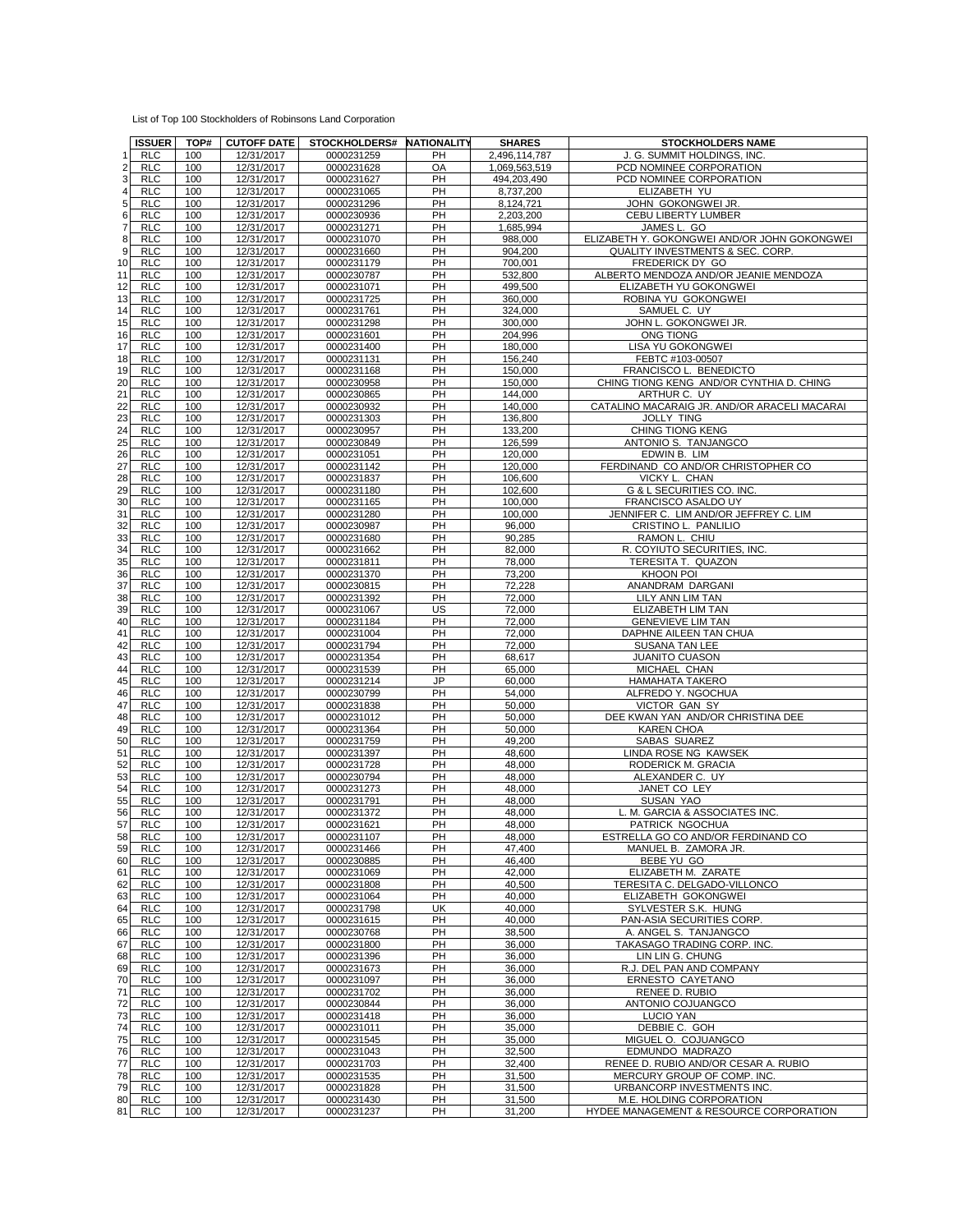| 82           | <b>RLC</b> | 100 | 12/31/2017 | 0000231611 | PH | 30.669 | PACIFICO B. TACUB                         |
|--------------|------------|-----|------------|------------|----|--------|-------------------------------------------|
| 83           | <b>RLC</b> | 100 | 12/31/2017 | 0000231094 | PH | 30,000 | ERIC VILLAFRANCA AND/OR CECILIA CRUCENA   |
| 84           | <b>RLC</b> | 100 | 12/31/2017 | 0000231600 | PH | 30.000 | ONG KONG PO                               |
| 85           | <b>RLC</b> | 100 | 12/31/2017 | 0000231216 | PH | 30,000 | HAO WEE                                   |
| 86           | <b>RLC</b> | 100 | 12/31/2017 | 0000230887 | PH | 30.000 | BELSON SECURITIES, INC.                   |
| 87           | <b>RLC</b> | 100 | 12/31/2017 | 0000231570 | PH | 28,800 | <b>NELSON LIM</b>                         |
| 88           | <b>RLC</b> | 100 | 12/31/2017 | 0000231892 | PH | 28,800 | YOUNG, ELVIS YOUNG OR ELEANOR             |
| 89           | <b>RLC</b> | 100 | 12/31/2017 | 0000231825 | PH | 28.000 | UBP TA#210-50078-8                        |
| 90           | <b>RLC</b> | 100 | 12/31/2017 | 0000231285 | PH | 26.400 | JESUS F. ZARANDIN                         |
| 91           | <b>RLC</b> | 100 | 12/31/2017 | 0000231243 | UK | 26.000 | INDOSUEZ MLA A/C 10849                    |
| 92           | <b>RLC</b> | 100 | 12/31/2017 | 0000231169 | PH | 26,000 | FRANCISCO ORTIGAS SEC., INC. A/C NO. 3633 |
| 93           | <b>RLC</b> | 100 | 12/31/2017 | 0000231860 | PH | 25,000 | WARD MANAGEMENT CORPORATION               |
| 94           | <b>RLC</b> | 100 | 12/31/2017 | 0000231603 | PH | 25.000 | ORIENTRADE SECURITIES INC.                |
| $95 \square$ | <b>RLC</b> | 100 | 12/31/2017 | 0000231636 | PH | 24.000 | PETER C. L. YU                            |
| 96           | <b>RLC</b> | 100 | 12/31/2017 | 0000231560 | PH | 24.000 | <b>MURIEL SY</b>                          |
| 97           | <b>RLC</b> | 100 | 12/31/2017 | 0000231359 | PH | 24.000 | JULIO O. SY SR.                           |
| 98           | <b>RLC</b> | 100 | 12/31/2017 | 0000230937 | PH | 24,000 | CECIL UNGCO                               |
| 99           | <b>RLC</b> | 100 | 12/31/2017 | 0000231233 | PH | 24.000 | <b>HONORIO REYES-LAO</b>                  |
| 100          | <b>RLC</b> | 100 | 12/31/2017 | 0000231735 | PH | 24,000 | ROMAN T. YAP                              |
|              |            |     |            |            |    |        |                                           |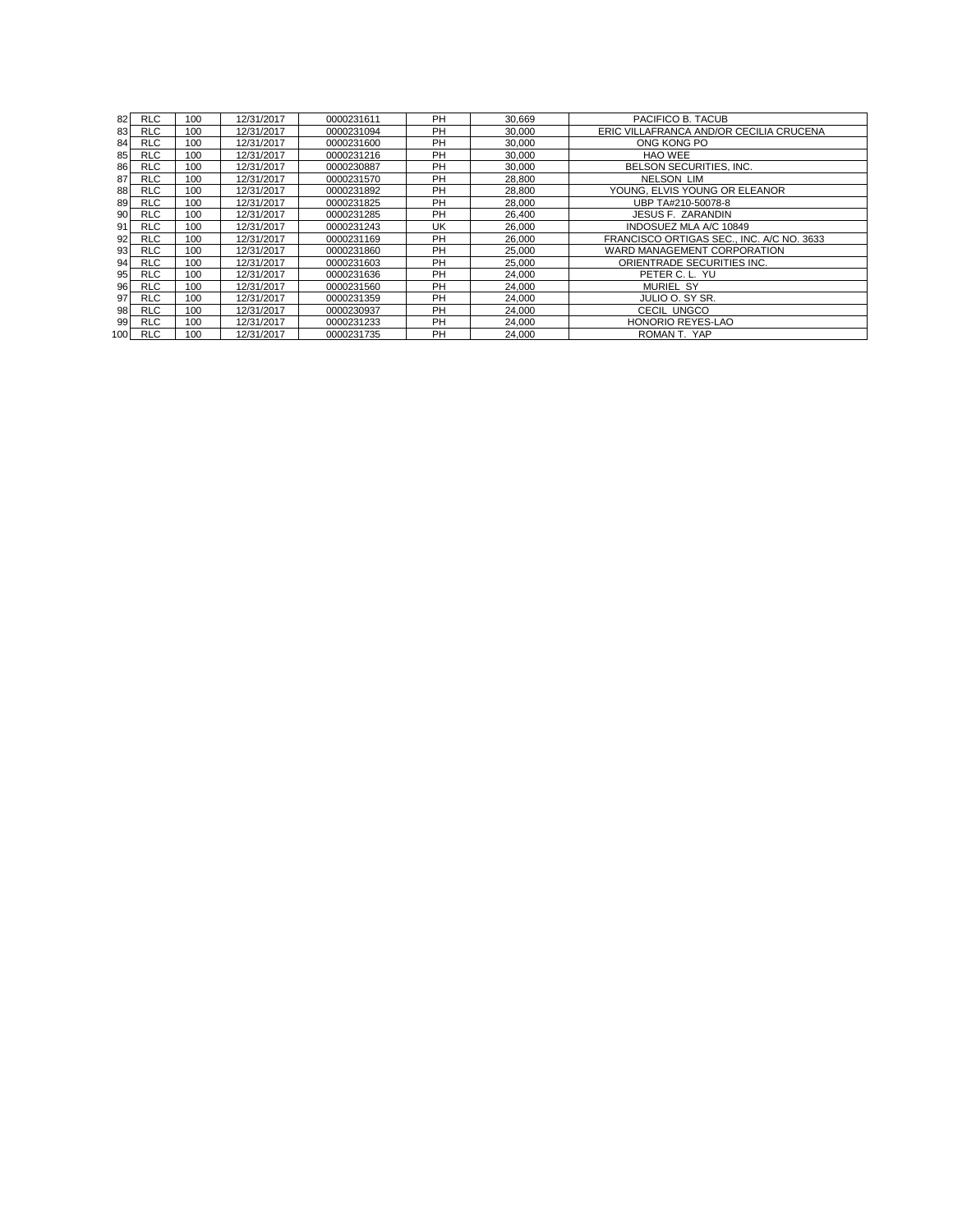## **OUTSTANDING BALANCES FOR A SPECIFIC COMPANY**

## Company Code - RLC000000000 ROBINSON LAND CORPORATION

Business Date: December 29, 2017

| <b>BPNAME</b>                                                | <b>HOLDINGS</b> |
|--------------------------------------------------------------|-----------------|
| DEUTSCHE BANK MANILA-CLIENTS A/C                             | 538,070,353     |
| THE HONGKONG AND SHANGHAI BANKING CORP. LTD. -CLIENTS' ACCT. | 397,442,667     |
| CITIBANK N.A.                                                | 235,252,373     |
| <b>GOVERNMENT SERVICE INSURANCE SYSTEM</b>                   | 82,094,370      |
| THE HONGKONG AND SHANGHAI BANKING CORP. LTD. -CLIENTS' ACCT. | 78,479,141      |
| STANDARD CHARTERED BANK                                      | 49,433,663      |
| SOCIAL SECURITY SYSTEM                                       | 30,724,550      |
| <b>BPI SECURITIES CORPORATION</b>                            | 28,108,020      |
| COL Financial Group, Inc.                                    | 23,966,975      |
| <b>BANCO DE ORO - TRUST BANKING GROUP</b>                    | 18,249,710      |
| <b>MBTC - TRUST BANKING GROUP</b>                            | 10,766,655      |
| MAYBANK ATR KIM ENG SECURITIES, INC.                         | 7,972,475       |
| PNB TRUST BANKING GROUP                                      | 6,327,675       |
| WEALTH SECURITIES, INC.                                      | 4,549,249       |
| FIRST METRO SECURITIES BROKERAGE CORP.                       | 4,010,144       |
| <b>BDO SECURITIES CORPORATION</b>                            | 2,938,525       |
| PHILIPPINE EQUITY PARTNERS, INC.                             | 2,523,851       |
| <b>ABACUS SECURITIES CORPORATION</b>                         | 2,304,120       |
| PLATINUM SECURITIES, INC.                                    | 2,289,800       |
| UNITED COCONUT PLANTERS BANK-TRUST BANKING                   | 2,146,800       |
| <b>QUALITY INVESTMENTS &amp; SECURITIES CORPORATION</b>      | 2,066,272       |
| SB EQUITIES, INC.                                            | 2,051,679       |
| <b>CENTURY SECURITIES CORPORATION</b>                        | 1,861,800       |
| CAMPOS, LANUZA & COMPANY, INC.                               | 1,835,300       |
| DEUTSCHE BANK MANILA-CLIENTS A/C                             | 1,586,231       |
| SAN MIGUEL CORPORATION RETIREMENT PLAN-STP                   | 1,250,000       |
| <b>IGC SECURITIES INC.</b>                                   | 1,204,500       |
| AP SECURITIES INCORPORATED                                   | 1,195,558       |
| UCPB SECURITIES, INC.                                        | 1,059,000       |
| <b>BDO NOMURA SECURITIES INC</b>                             | 1,045,642       |
| PAPA SECURITIES CORPORATION                                  | 984,806         |
| <b>CHINA BANKING CORPORATION - TRUST GROUP</b>               | 924,200         |
| ANSALDO, GODINEZ & CO., INC.                                 | 922,825         |
| AB CAPITAL SECURITIES, INC.                                  | 792,089         |
| STANDARD SECURITIES CORPORATION                              | 771,983         |
| UNICAPITAL SECURITIES INC.                                   | 757,910         |
| R. COYIUTO SECURITIES, INC.                                  | 727,100         |
| <b>BANK OF COMMERCE - TRUST SERVICES GROUP</b>               | 726,100         |
| R. NUBLA SECURITIES, INC.                                    | 717,957         |
| R. S. LIM & CO., INC.                                        | 703,310         |
| A & A SECURITIES, INC.                                       | 701,150         |
| RCBC TRUST & INVESTMENT DIVISION                             | 655,200         |
| PHILSTOCKS FINANCIAL INC                                     | 634,775         |
| TRITON SECURITIES CORP.                                      | 542,550         |
| REGINA CAPITAL DEVELOPMENT CORPORATION                       | 498,012         |
| TOWER SECURITIES, INC.                                       | 432,531         |
| SOLAR SECURITIES, INC.                                       | 430,350         |
| LAND BANK OF THE PHILIPPINES-TRUST BANKING GROUP             | 387,800         |
| IMPERIAL, DE GUZMAN, ABALOS & CO., INC.                      | 374,389         |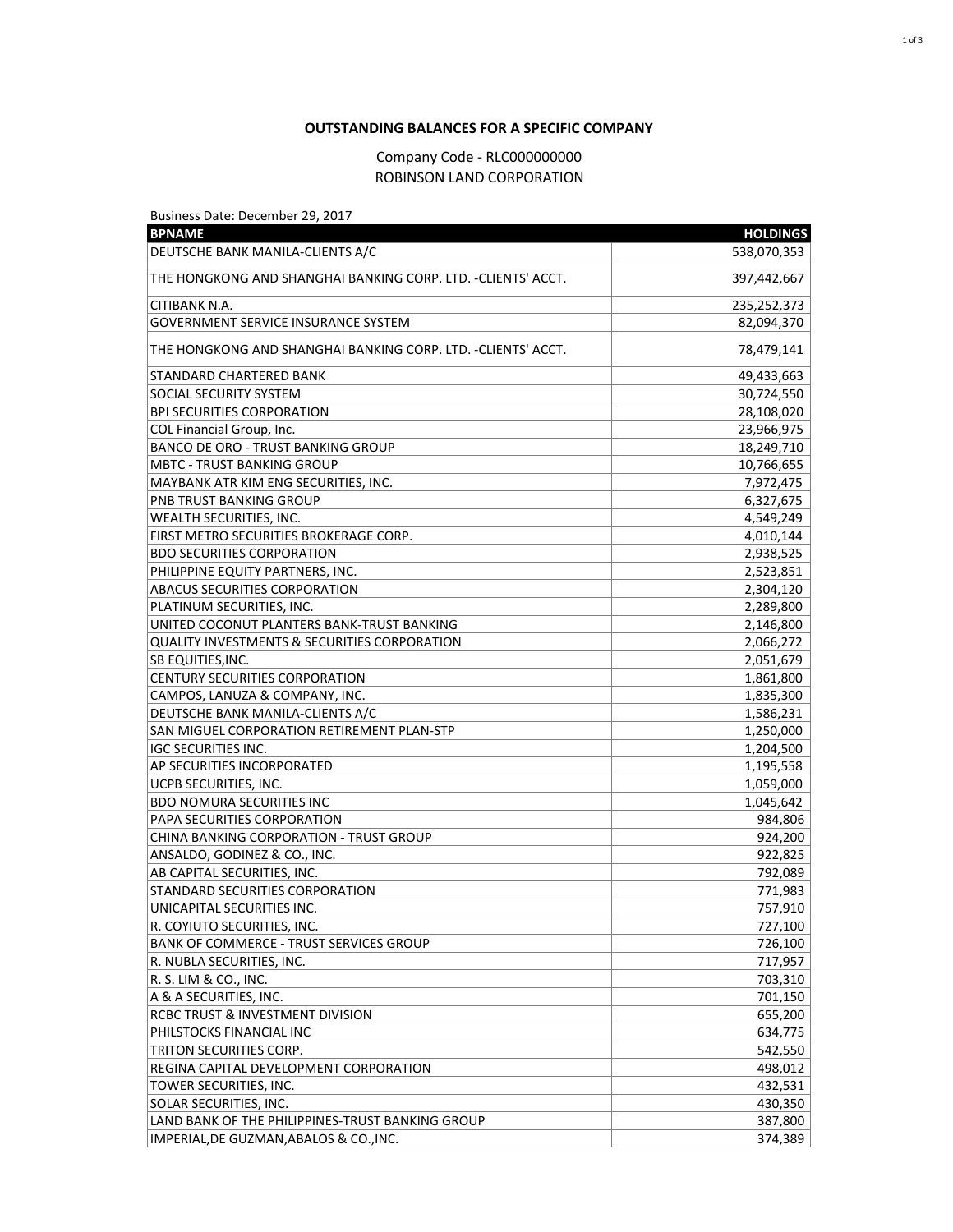| <b>BPNAME</b>                                           | <b>HOLDINGS</b> |
|---------------------------------------------------------|-----------------|
| <b>EASTERN SECURITIES DEVELOPMENT CORPORATION</b>       | 361,498         |
| TANSENGCO & CO., INC.                                   | 352,194         |
| <b>RCBC SECURITIES, INC.</b>                            | 345,213         |
| EVERGREEN STOCK BROKERAGE & SEC., INC.                  | 332,600         |
| <b>BA SECURITIES, INC.</b>                              | 306,450         |
| DAVID GO SECURITIES CORP.                               | 272,300         |
| <b>GOLDSTAR SECURITIES, INC.</b>                        | 271,300         |
| I. B. GIMENEZ SECURITIES, INC.                          | 255,600         |
| <b>ASTRA SECURITIES CORPORATION</b>                     | 240,500         |
| AB CAPITAL & INVESTMENT CORP. - TRUST & INVESTMENT DIV. | 227,000         |
| E. CHUA CHIACO SECURITIES, INC.                         | 223,227         |
| FIRST INTEGRATED CAPITAL SECURITIES, INC.               |                 |
|                                                         | 221,800         |
| <b>STRATEGIC EQUITIES CORP.</b>                         | 221,700         |
| YAO & ZIALCITA, INC.                                    | 204,600         |
| <b>INVESTORS SECURITIES, INC,</b>                       | 193,800         |
| WESTLINK GLOBAL EQUITIES, INC.                          | 187,500         |
| PCCI SECURITIES BROKERS CORP.                           | 187,500         |
| THE FIRST RESOURCES MANAGEMENT & SECURITIES CORP.       | 181,200         |
| PREMIUM SECURITIES, INC.                                | 175,850         |
| PNB SECURITIES, INC.                                    | 170,700         |
| SUMMIT SECURITIES, INC.                                 | 163,450         |
| YU & COMPANY, INC.                                      | 162,100         |
| <b>GLOBALINKS SECURITIES &amp; STOCKS, INC.</b>         | 150,352         |
| NATIONAL REINSURANCE CORPORATION OF THE PHILIPPINES     | 150,000         |
| CITISECURITIES, INC.                                    | 139,550         |
| <b>BELSON SECURITIES, INC.</b>                          | 122,850         |
| <b>ASIASEC EQUITIES, INC.</b>                           | 113,500         |
| INTRA-INVEST SECURITIES, INC.                           | 96,020          |
| TRENDLINE SECURITIES CORPORATION                        | 92,800          |
| ALPHA SECURITIES CORP.                                  | 91,500          |
| ASIA UNITED BANK - TRUST & INVESTMENT GROUP             | 89,400          |
| UOB KAY HIAN SECURITIES (PHILS.), INC.                  | 84,000          |
| G.D. TAN & COMPANY, INC.                                | 80,973          |
| EQUITIWORLD SECURITIES, INC.                            | 79,580          |
| NEW WORLD SECURITIES CO., INC.                          | 78,950          |
| OPTIMUM SECURITIES CORPORATION                          | 78,120          |
| <b>MANDARIN SECURITIES CORPORATION</b>                  | 76,536          |
| MERCANTILE SECURITIES CORP.                             | 70,725          |
| GUILD SECURITIES, INC.                                  | 64,950          |
| TIMSON SECURITIES, INC.                                 | 64,100          |
| MDR SECURITIES, INC.                                    | 63,800          |
| PAN ASIA SECURITIES CORP.                               | 56,900          |
| I. ACKERMAN & CO., INC.                                 | 56,553          |
| GOLDEN TOWER SECURITIES & HOLDINGS, INC.                | 55,900          |
| DEUTSCHE REGIS PARTNERS, INC.                           |                 |
|                                                         | 53,125          |
| LUCKY SECURITIES, INC.                                  | 50,300          |
| E.SECURITIES, INC.                                      | 50,200          |
| MERIDIAN SECURITIES, INC.                               | 47,600          |
| SECURITIES SPECIALISTS, INC.                            | 46,800          |
| VENTURE SECURITIES, INC.                                | 46,420          |
| <b>AURORA SECURITIES, INC.</b>                          | 43,500          |
| <b>EAST WEST CAPITAL CORPORATION</b>                    | 42,800          |
| SUPREME STOCKBROKERS, INC                               | 40,000          |
| UCPB GENERAL INSURANCE CO., INC.                        | 40,000          |
| RTG & COMPANY, INC.                                     | 37,800          |
| <b>JSG SECURITIES, INC.</b>                             | 37,000          |
| F. YAP SECURITIES, INC.                                 | 36,700          |
| H. E. BENNETT SECURITIES, INC.                          | 35,100          |